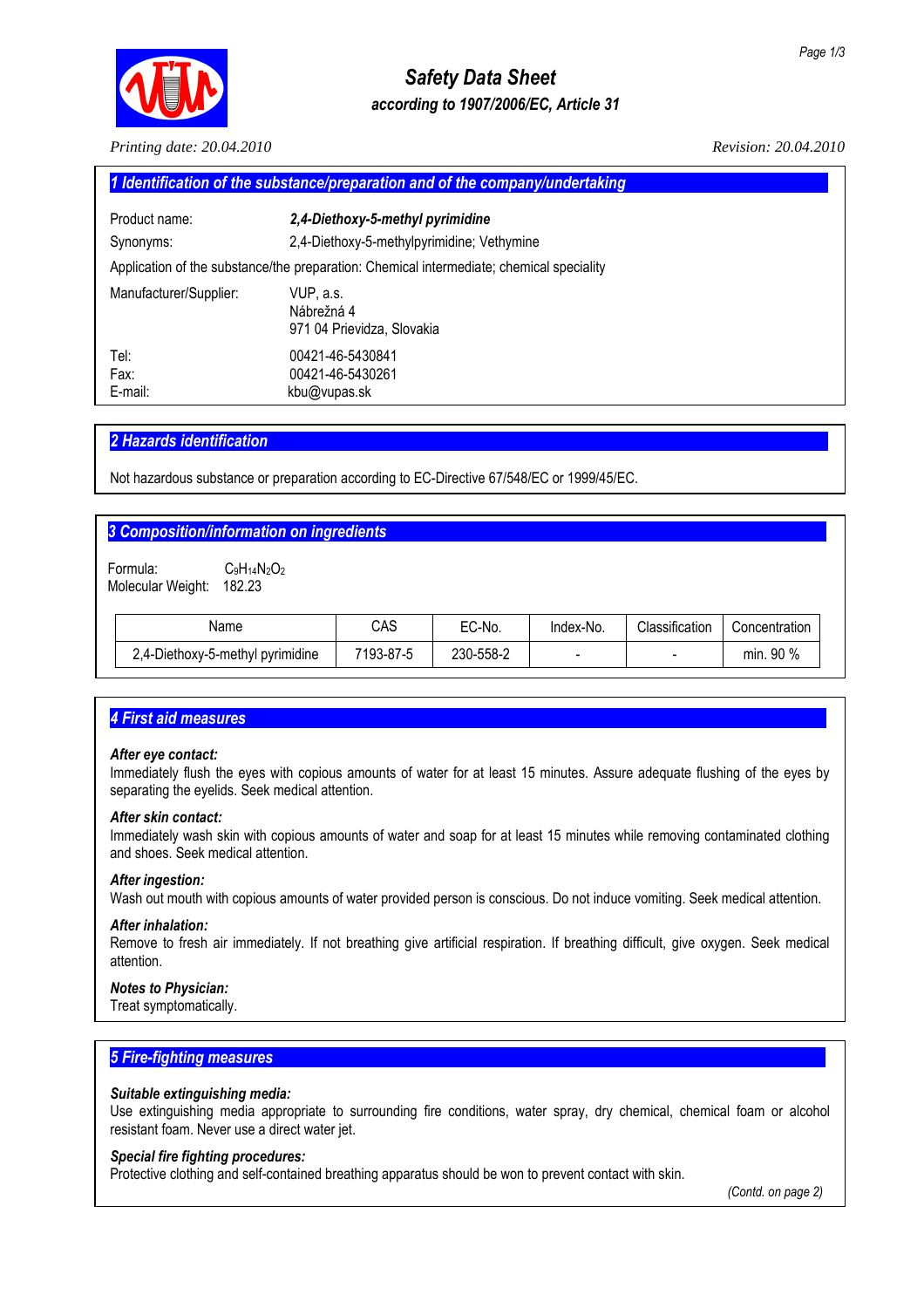# *Safety Data Sheet Page 2/3*

# *according to 1907/2006/EC, Article 31*

*Printing date: 20.04.2010 Revision: 20.04.2010* 

### Product name: *2,4-Diethoxy-5-methyl pyrimidine*

#### *Unusual fire and explosion hazards:*

Emits imitation and highly toxic fumes under fire condition.

# **6 Accidental release measures**

#### *Personal precautions:*

Wear self-contained breathing apparatus, rubber boots and rubber gloves.

# *Method for cleaning up:*

Evacuate area. Sweep up, carefully place material into a clean dry closed container and hold for waste disposal. Avoid rasing dust. Ventilate the area and wash spill after material pick up is complete.

# **7 Handling and storage**

#### *Handling:*

Wash thoroughly after handling. Remove contaminated clothing and wash before reuse. Avoid contact with eyes, skin and clothing. Avoid inhalation and ingestion.

#### *Storage:*

Store indoors at a constant temperature, if possible, preferably around 15 °C in dry, well ventilated conditions in full, sealed, opaque containers. Keep away from sources of ignition.

## **8 Exposure controls/personal protection**

| <b>Personal protection</b> |                                                                                                                                                             |  |  |
|----------------------------|-------------------------------------------------------------------------------------------------------------------------------------------------------------|--|--|
| Eyes:                      | Wear suitable eye protection - chemical safety goggles.                                                                                                     |  |  |
| Skin:                      | Wear suitable protection clothing.                                                                                                                          |  |  |
| <b>Respirators:</b>        | Wear a NIOSH/MSHA or European Standard EN 149 approved full-facepiece airline respirator in the<br>positive pressure mode with emergency escape provisions. |  |  |
| Hand protection:           | Wear chemical resistant gloves.                                                                                                                             |  |  |
| <b>Ventilation:</b>        | Use adequate general or local exhaust ventilation to keep airborne concentrations level as low as<br>possible.                                              |  |  |
| General:                   | Safety shower and eye bath. Do not get into eyes, on skin or on clothing. Avoid prolonged or repeated<br>exposure.                                          |  |  |

# **9 Physical and chemical properties**

| <b>Physical State:</b>  | Solid           |
|-------------------------|-----------------|
| Color:                  | pale yellow     |
| Freezing/Melting Point: | $34 - 36 °C$    |
| Soluble in:             | alcohol, toluen |

# **10 Stability and reactivity**

*Stability:* 

Stable under normal temperatures and pressures.

*Conditions to avoid:*  Incompatible materials. *(Contd. of page 1)*

 *(Contd. on page 3)*